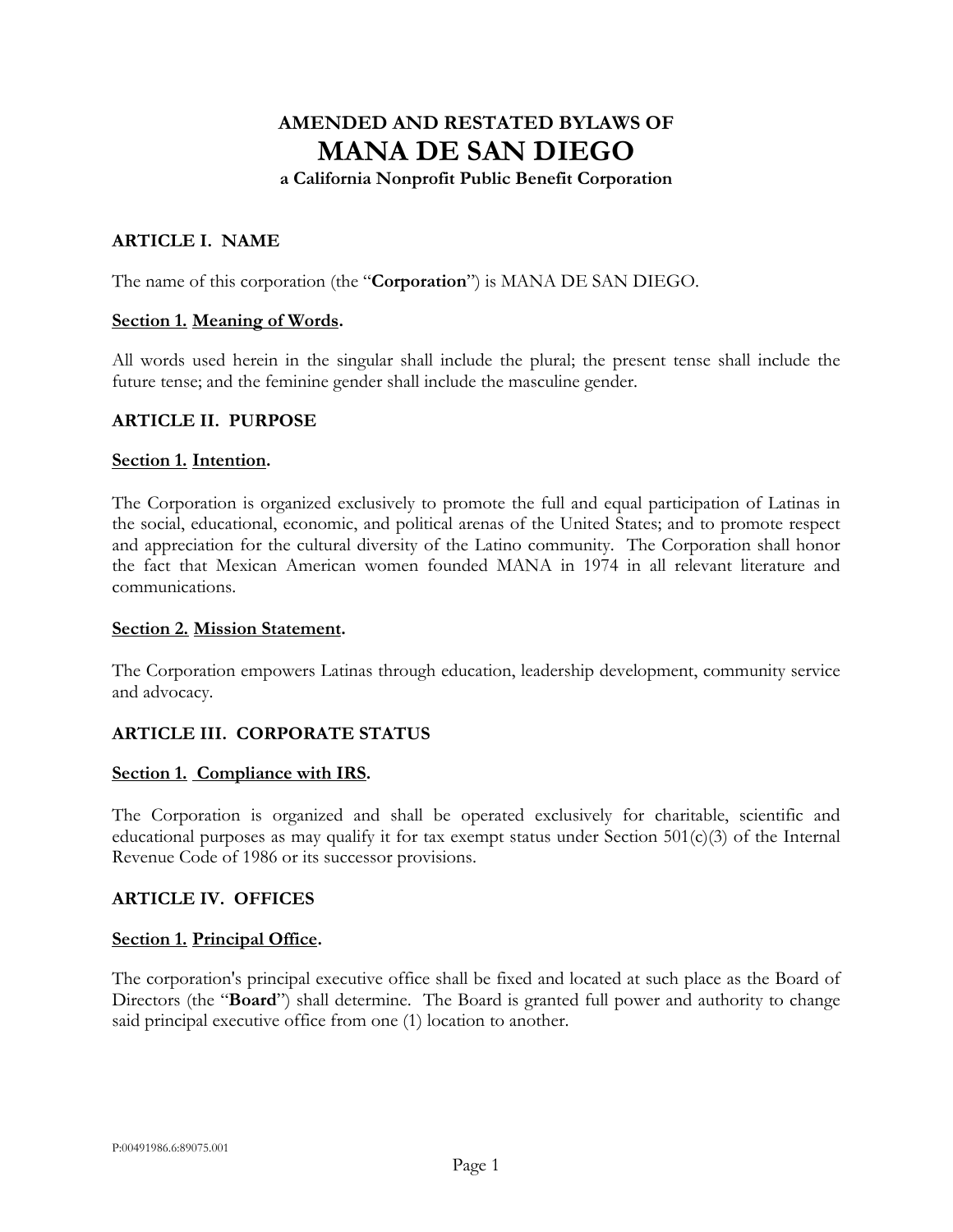# **Section 2. Other Offices.**

The Board may, at any time, establish branch or subordinate offices at any place or places where the corporation is qualified to do business.

# **ARTICLE V. MEMBERSHIP**

# **Section 1. Eligibility.**

Any individual or entity, regardless of race, sex, national origin, religion, age, sexual orientation, or political affiliation, who is committed to the mission and goals of the Corporation and who has a genuine concern for the needs and issues relevant to Latinas, is eligible for individual categories of membership.

# **Section 2. Membership.**

The Corporation shall have one class of members who shall all be individuals with the same rights. Members shall not have an interest in the property and assets of the Corporation or hold more than one membership in the Corporation. Membership shall be automatic upon payment of dues for the appropriate membership category, as established from time to time by the Board. Corporate sponsors may be granted a set number of individual memberships and such members shall register with the Corporation and meet the requirements for membership as set by the board.

# **Section 3. Membership Dues.**

Each member in good standing, within the time and on the conditions set by the Board, must pay annual dues in amounts established from time to time by the Board. The dues shall be equal for all members within the same category of membership. Notwithstanding this provision, the Board may, at its discretion, adjust dues for membership according to financial or equitable considerations, provided all similarly situated members are treated in a similar and non-discriminatory manner.

#### **Section 4. Termination of Membership.**

- (a) Causes of Termination. The membership of any member shall be terminated upon the occurrence of any of the following events:
	- (1) The resignation of the member;
	- (2) Expiration of the member's period of membership;

(3) The occurrence of any event which renders such member ineligible for membership; or

(4) The determination by the Board, or by a special committee appointed by the Board, that the member has failed, in material and serious degree to observe the rules of conduct of the Corporation or has engaged in conduct materially and seriously prejudicial to the interests of the Corporation.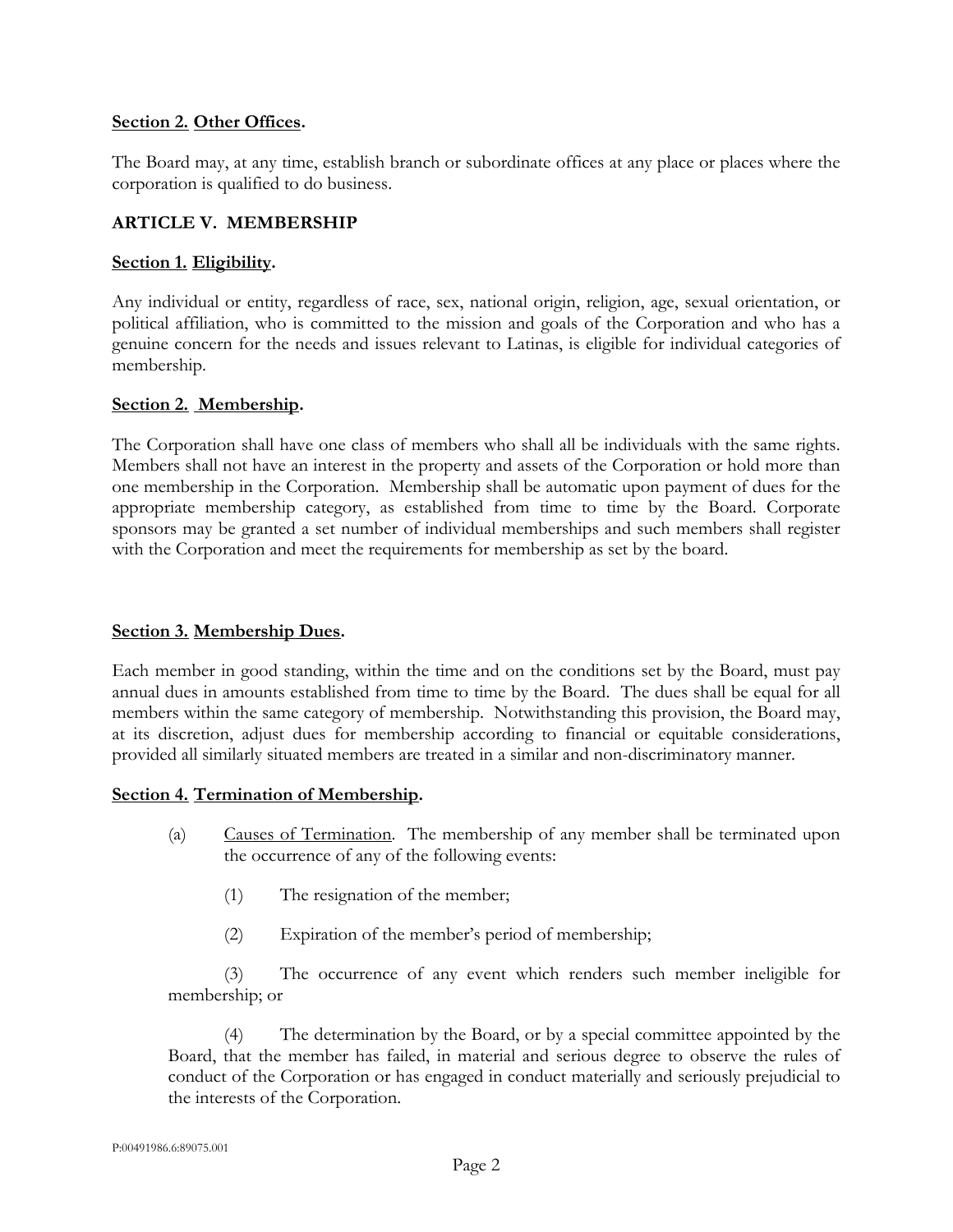(b) Procedure for Expulsion. Following any determination that a member may be subject to expulsion under Section  $4(a)(4)$  above, the following procedures shall be followed prior to any expulsion:

(1) A notice shall be sent by prepaid first class, or registered mail to the most recent address of the member as shown on the Corporation's records setting forth the proposed expulsion and the reason therefore. Such notice shall be sent at least fifteen (15) days before the proposed effective date of the expulsion and shall advise the member:

- a) That the member has an opportunity to be heard, either orally or in writing, at a hearing to be held not fewer than five (5) days before the effective date of the proposed expulsion.
- b) That the hearing will be held by a special member expulsion review committee ("**Expulsion Review Committee**") composed of not fewer than three directors appointed by the President.
- c) Of the date, time and place of the hearing on the members proposed expulsion.

(2) The hearing shall be held in accordance with procedures established by the Board, which procedures must be set forth in the notice.

(3) Following the hearing, the Expulsion Review Committee shall decide whether or not the member should in fact be expelled, suspended or sanctioned in some other way. The decision of the Expulsion Review Committee shall be final.

- (c) Refund of Dues. Any person expelled form the Corporation shall be eligible, upon request, to receive a pro rata refund of dues already paid.
- (d) Reinstatement of Membership after Expulsion. Upon written request signed by the former member and filed with the Secretary of the Board, the Board, by affirmative vote of two-thirds of the members of the Board, may reinstate such former member to membership on such terms as the Board may deem appropriate.

# **ARTICLE VI. MEETINGS OF MEMBERS**

# **Section 1. Place of Meetings.**

Meetings of the membership shall be held at any place within or outside the State of California designated by the Board and may be held virtually.

# **Section 2. Annual Meetings.**

The annual meeting of members shall be held in November of each year, unless the Board establishes another date and so notifies the members as provided in Section 4 of this ARTICLE VI.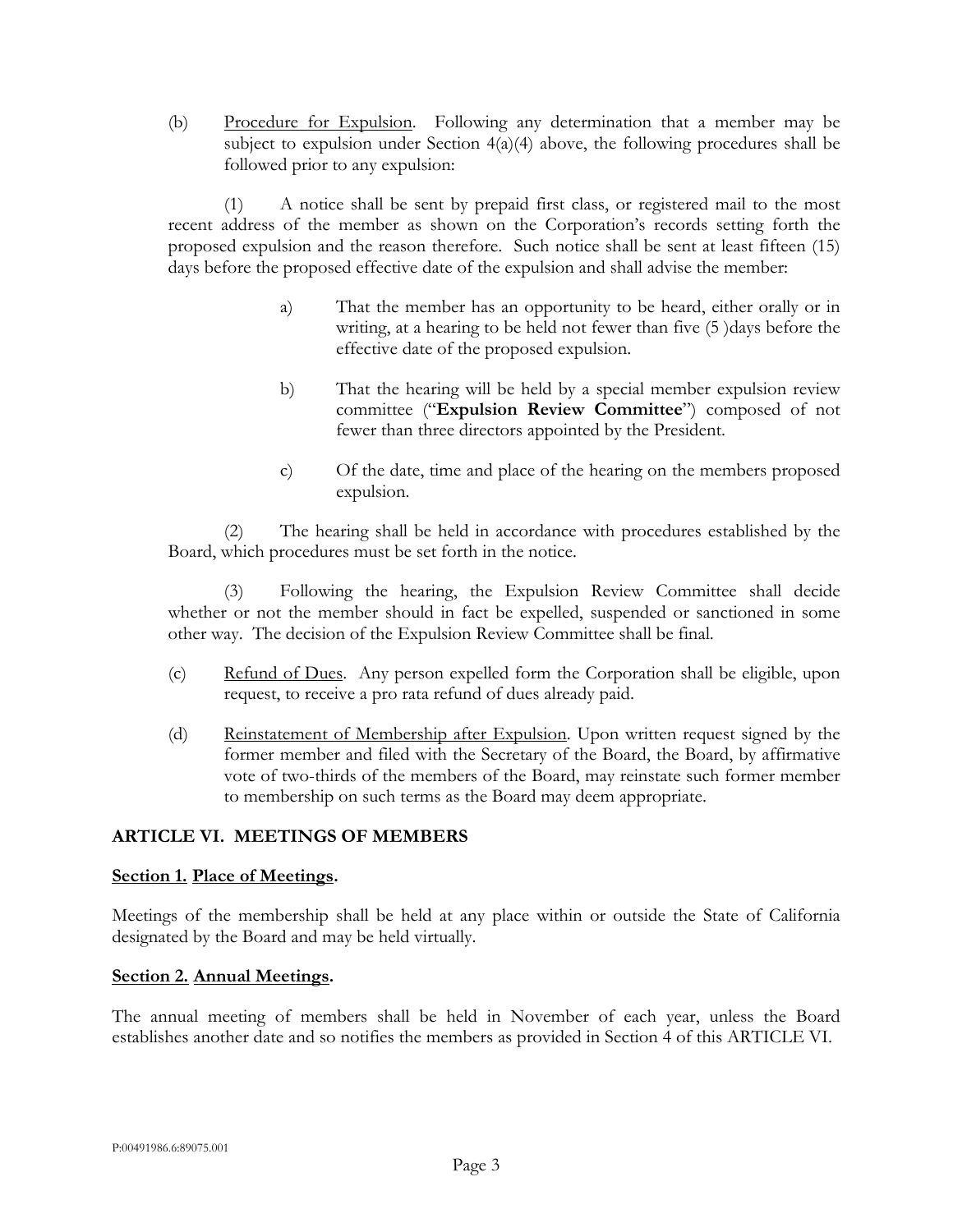# **Section 3. Special Meetings.**

- (a) Who can call a special meeting. A special meeting of the members may be called for any proper purpose at any time by any of the following: (i) a majority of the members of the Board, (ii) the President, or (iii) five percent (5%) or more of the members entitled to vote.
- (b) Special meeting called by members. If a special meeting is called by the members, the request shall be submitted by such members in writing, specifying the members making such request and the nature of the business proposed to be transacted. The request shall be delivered personally or sent by registered mail to the President of the Corporation. Nothing contained in this provision will be construed as limiting, fixing or affecting the time when a special meeting of the members may be called by action of the President or the Board.

# **Section 4. Notice of Meetings.**

- (a) General Notice Requirements. All notices shall specify the place, date and hour of the meeting and (i) in the case of a special meeting, the general nature of the business to be transacted, and no other business may in that case be transacted, or (ii) in the case of an annual meeting, those matters which the Board, at the time of giving the notice, intends to present for action by the members. The notice of any meeting at which directors are to be elected shall include the names of all those who are nominees at the time the notice is given to members. Pursuant to Section 5512 of the California Corporations Code, matters that are not noticed in accordance with this provision may not be voted upon at a meeting.
- (b) Notice of Certain Agenda Items. If action is proposed to be taken at any meeting on any of the following, the notice shall also state the general nature of the proposed action:
	- (1) Subject to Section  $4(a)(2)$  of ARTICLE VIII, removal of a director for cause;

(2) Subject to Section 4(b) of ARTICLE VIII, filling a vacancy on the Board by the members;

- (3) Amending the Articles of Incorporation (the "**Articles**"); and
- (4) Voluntarily electing to wind up and dissolve the corporation.
- (c) Timing of Notice.

(1) Whenever members are required or permitted to take any action at a meeting, a written notice of the meeting shall be given not less than five (5) days nor more than thirty (30) days before the date of the meeting to each member who, on the date of the notice, is entitled to vote; provided, however, that if notice is given by mail, and notice is not mailed by first class, registered or certified mail, that notice shall be given not less than ten (10) days before the meeting.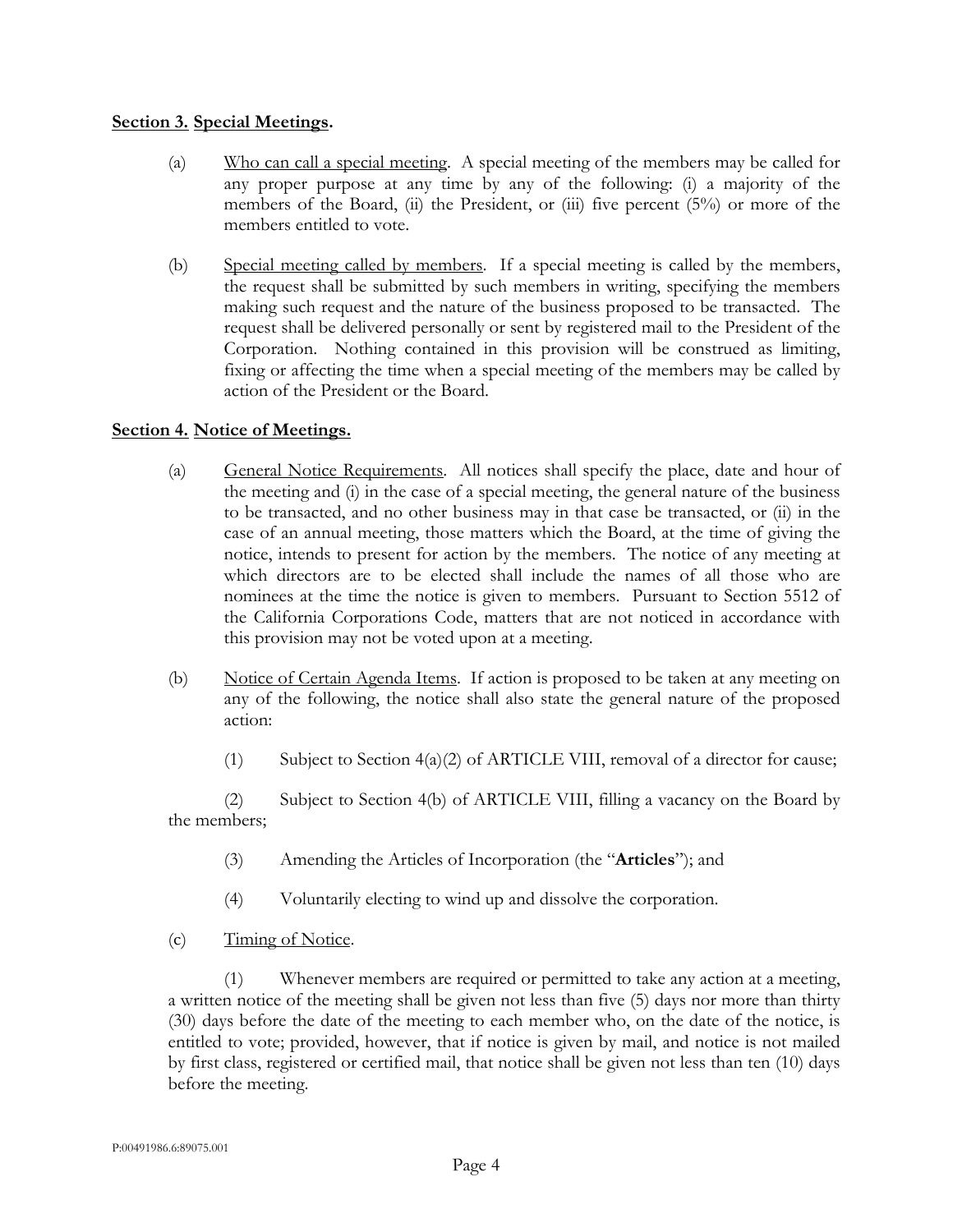(d) Manner of giving notice. Notice of any meeting of members shall be given by either regular mail; or electronic mail, or other written or electronic communication, charges prepaid, addressed to each member at the address of that member appearing on the books of the Corporation for the purpose of notice.

As used in these Bylaws, "electronic mail" or "electronic communication" means:

(a) If to the Corporation, a communication: (i) that is directed to the electronic mail address, which the Corporation has provided from time to time to members and directors for sending communications to the Corporation, or posted on an electronic message board or network which the Corporation has designated for those communications; (ii) which transmission shall be validly delivered upon the posting, or other means of electronic communications; (iii) as to which the Corporation has placed in effect reasonable measures to verify that the sender is the member or director purporting to send the transmission; and (iv) that creates a record that is capable of retention, retrieval, and review and that may thereafter be rendered into clearly legible tangible form.

(b) If from the Corporation, a communication: (i) that is delivered by electronic mail when directed to the electronic mail address for that recipient on record with the Corporation; or (ii) that is posted on an electronic message board or network which the Corporation has designated for such communications, so long as the Corporation delivers a separate notice to the recipient of the posting, which separate notice may be in the form of electronic mail pursuant to sub-clause (i), above. The communication in the immediately preceding sub-clause (ii) will be validly delivered upon the later of the posting or delivery of the separate notice thereof; or (iii) to a recipient who has provided an unrevoked consent to the use of electronic means of transmission for communications under or pursuant to the California Corporations Code, and (iv) the electronic forms of communication described in the foregoing sub-clauses (i) through (iii) create a record that is capable of retention, retrieval, and review, and that may thereafter be rendered into clearly legible tangible form.

Notwithstanding the foregoing, an electronic transmission by the Corporation to an individual member is not authorized unless, in addition to satisfying the requirements set forth in the California Corporations Code, the transmission satisfies the requirements applicable to consumer consent to electronic records as set forth in the Electronic Signatures in Global and National Commerce Act  $(15 \text{ U.S.C. Sec. } 7001(c)(1)).$ 

# **Section 5. Quorum at a Meeting.**

- (a) Ten percent (10%) of the voting power, represented in person, shall constitute a quorum at a meeting of the members. If a quorum is present, the affirmative vote of the majority of the voting power represented at that meeting, and voting on any manner, will be the act of the members, unless the vote of a greater number is required by law, the Articles or these Bylaws.
- (b) The members present at a duly called or held meeting at which a quorum is initially present may continue to transact business until the meeting is adjourned, even if during the course of the meeting the number of members attending the meeting decreases so that a quorum is no longer present; provided, however, that any action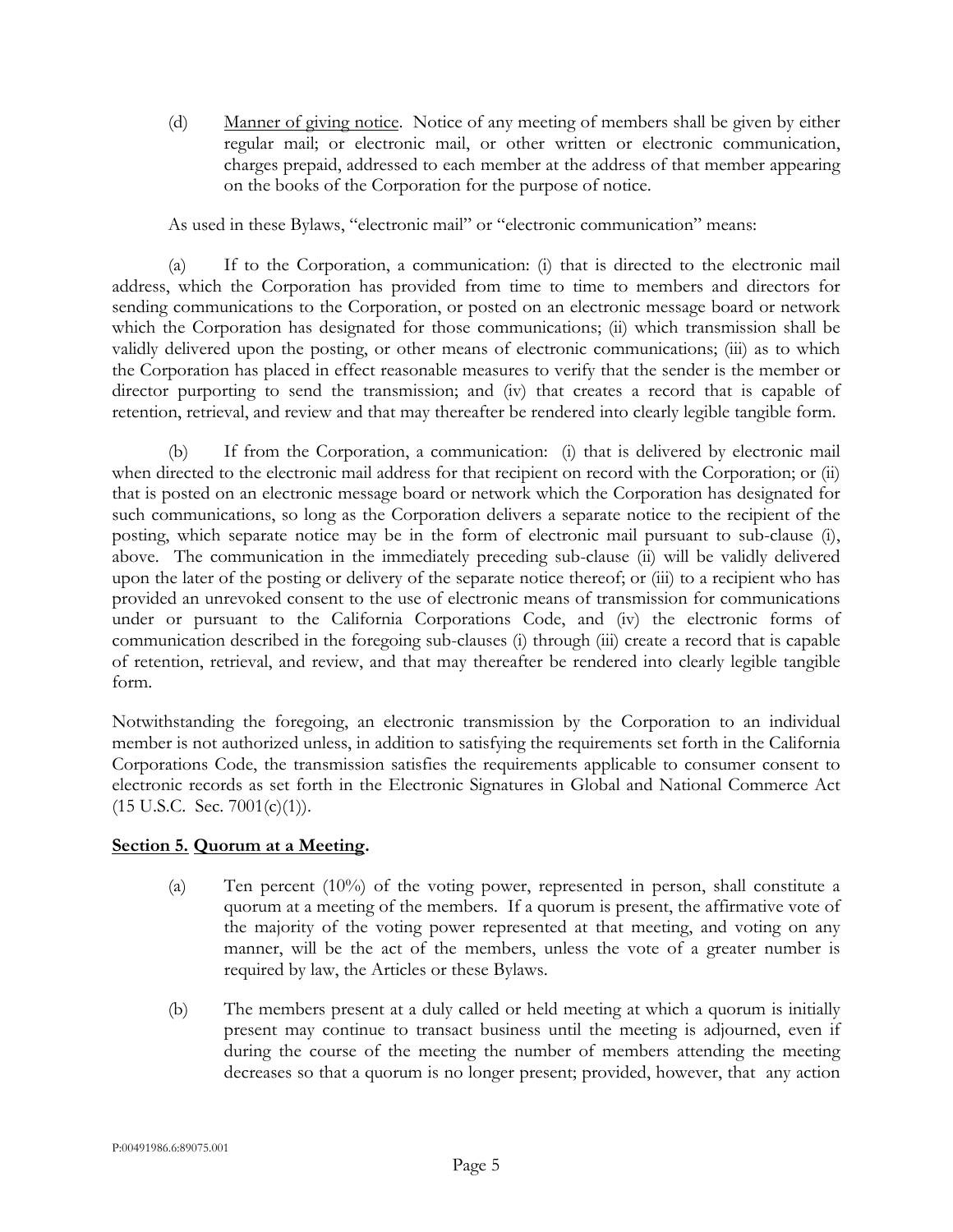(other than adjournment) must be approved by at least a majority of the members required to constitute a quorum.

# **Section 6. Adjourned Meeting.**

In the absence of a quorum, any meeting of members may be adjourned from time to time by the vote of a majority of the votes represented in person, but no other business may be transacted, except as provided in Section 5(b) of this ARTICLE VI.

# **Section 7. Voting.**

- (a) Eligibility to vote. Persons entitled to vote shall be Regular Members, Senior Members, Student Members and Lifetime Members who have fully paid their dues as of the Record Date (as determined in accordance with Section 9 of this ARTICLE VI), subject to the provisions of the California Nonprofit Corporation Law.
- (b) Manner of casting votes. Voting by the members may be by voice, by written ballot, or by electronic ballot that shall be cast during a timeframe specified by the Board.

# **Section 8. Action by Written Consent Without a Meeting.**

- (a) General. Any action that may be taken at any meeting of members may be taken without a meeting and without prior notice upon compliance with the provisions of this Section 8.
- (b) Solicitation of written ballots. The Corporation shall distribute by either regular mail or electronic mail one written ballot to each member entitled to vote. Written ballots may include electronic ballots, provided such electronic ballots comply with the provisions of this Section 8. All solicitations of votes by ballot shall:

(1) Specify a reasonable time by which the ballot must be returned to the Corporation via regular mail or electronic mail;

(2) Set forth the proposed action; and

(3) Provide the members an opportunity to specify approval or disapproval of each proposal, if more than one proposal is set forth.

All such solicitations shall indicate the number of responses needed to meet the quorum requirement and, with respect to ballots other than for the election of directors, shall state the percentage of approvals necessary to pass the measure submitted. The solicitation must specify the time by which the ballot must be received in order to be counted.

(c) Approval. Approval by written ballot pursuant to this Section 8 shall be valid only when the number of votes cast by ballot within the time period specified equals or exceeds the quorum required to be present at a meeting authorizing the action, and the number of approvals equals or exceeds the number of votes that would be required to approve at a meeting at which the total number of votes cast was the same as the number of votes cast by ballot.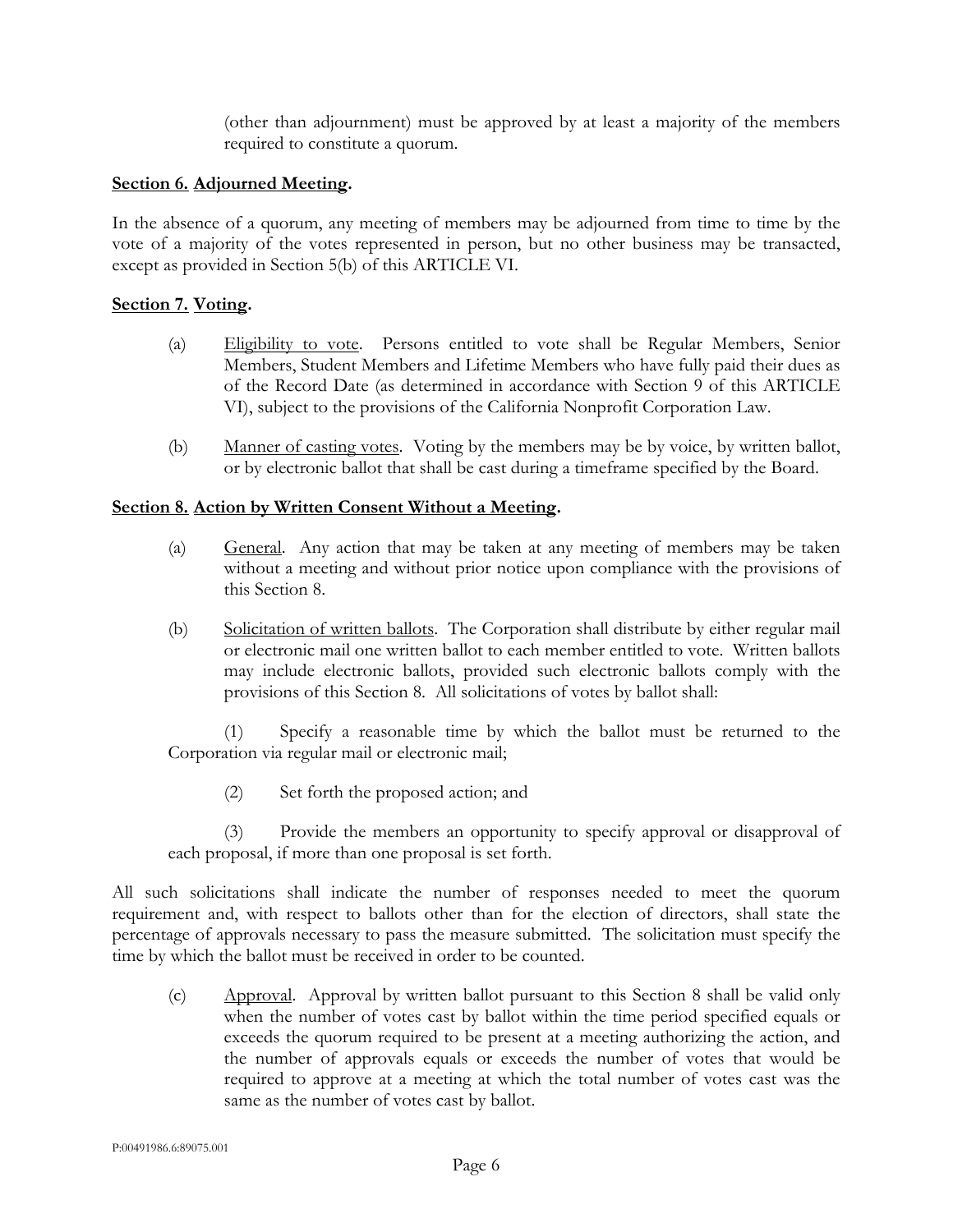- (d) Revocation. No written ballot may be revoked after delivery to the Corporation via electronic mail or deposit in the mail system.
- (e) Filing. All such written ballots shall be filed with the Secretary of the Corporation (or his or her designee) and maintained in the Corporation's records.

# **Section 9. Record Date for Member Notice and Voting.**

The record date for determining those members entitled to receive notice of, or to vote at, a meeting of members or to take action without a meeting, shall be the business day preceding the day on which notice is given ("**Record Date**"). A person holding a membership as of the close of business on the Record Date shall be deemed a member of record.

# **Section 10. Voting.**

Each Regular Member, Student Member, Senior Member and Lifetime Member of record shall be entitled to cast one vote on all matters submitted to a vote of the members.

# **ARTICLE VII. ELECTION OF DIRECTORS**

#### **Section 1. Nominations and Solicitations for Votes.**

# (a) Nominations by Committee.

(1) Composition. The nominations committee shall be comprised of the President, the Executive Director, and three (3) individual non-director members, for a total of five (5) committee members.

(2) Appointment and Terms. The Board shall appoint the three (3) individual non-director members at least ninety (90) days before the date of any election of directors. Each non-director member appointed by the Board shall serve on the nominations committee for no more than two (2) consecutive two (2) year terms, or until his or her successor shall have been appointed; provided, however, if an individual serves two (2) consecutive two (2) year terms, such individual can be re-appointed to the nominations committee by the Board after one (1) year has elapsed since the expiration of such individual's second consecutive two (2) year term. The Board shall select the chair of the nominations committee from among the three non-director members appointed

(3) Responsibilities. The nominations committee shall recruit potential qualified candidates for the position of director, receive nominations for candidates from the members, nominate and recommend candidates for election, and ensure that all nominees are qualified.

(4) Time for Nominations. The Board shall set a time period of at least twentyone (21) days during which members and the nominations committee may nominate candidates for the position of director. The nominations committee shall make its report at least thirty (30) days before the date of the election, or at such other time as the Board may set, and the Secretary (or her or his designee) shall forward to each member, with the notice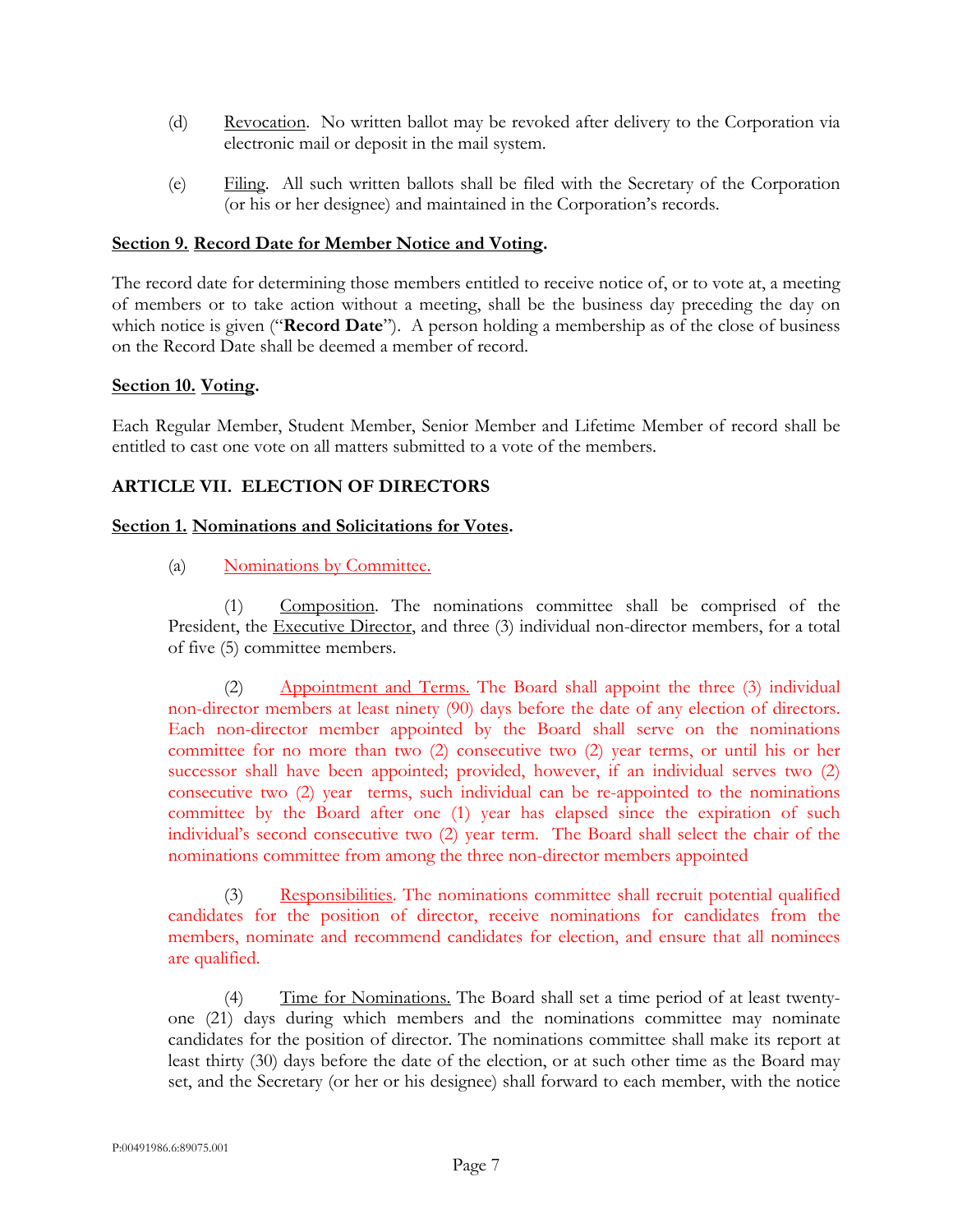of meeting required by these bylaws, a list of all qualified candidates nominated and the slate of nominees recommended by the committee.

- (b) Member Nominations. Any Member may nominate a candidate so long as the nomination is given to the board thirty days (30) prior to the annual membership meeting.
- (c) Solicitation of votes. If more people are nominated for the Board than can be elected, the election shall take place by means of a procedure, as determined by the Board, that allows all nominees a reasonable opportunity to solicit votes and all members a reasonable opportunity to choose among the nominees. If, after the close of nominations the number of people nominated for the Board is not more than the number of directors to be elected, the Board may without further action, declare that those nominated and qualified to be elected have been elected.

# **Section 2. Vote Required to Elect Directors.**

Candidates receiving the highest number of votes by the members shall be elected as directors.

# **ARTICLE VIII. DIRECTORS**

# **Section 1. Powers.**

- (a) General Corporate Powers. Subject to the provisions of the California Nonprofit Corporation law and any limitations in the Articles and these Bylaws relating to action required to be approved by the members, the business and affairs of the Corporation shall be managed, and all corporate powers shall be exercised, by or under the direction of the Board.
- (b) Specific Powers. Without prejudice to these general powers, and subject to the same limitations, the Board shall have the power to:

(1) Select and remove all officers, agents and employees of the Corporation; prescribe any powers and duties for them that are consistent with the law, with the Articles and with these Bylaws, and fix their compensation.

(2) Change the principal executive office or principal business office in the State of California from one location to another, and designate any place within or outside the State of California for the holding of any members meeting or meetings, including the annual meeting.

(3) Adopt, make and use a corporate seal; prescribe the forms of membership certificates, if any, and alter the form of the seal and certificate.

(4) Borrow money and incur indebtedness on behalf of the corporation and cause to be executed and delivered for the Corporation's purposes, in the corporate name, promissory notes, bonds, debentures, deeds of trust and other evidences of debt and securities.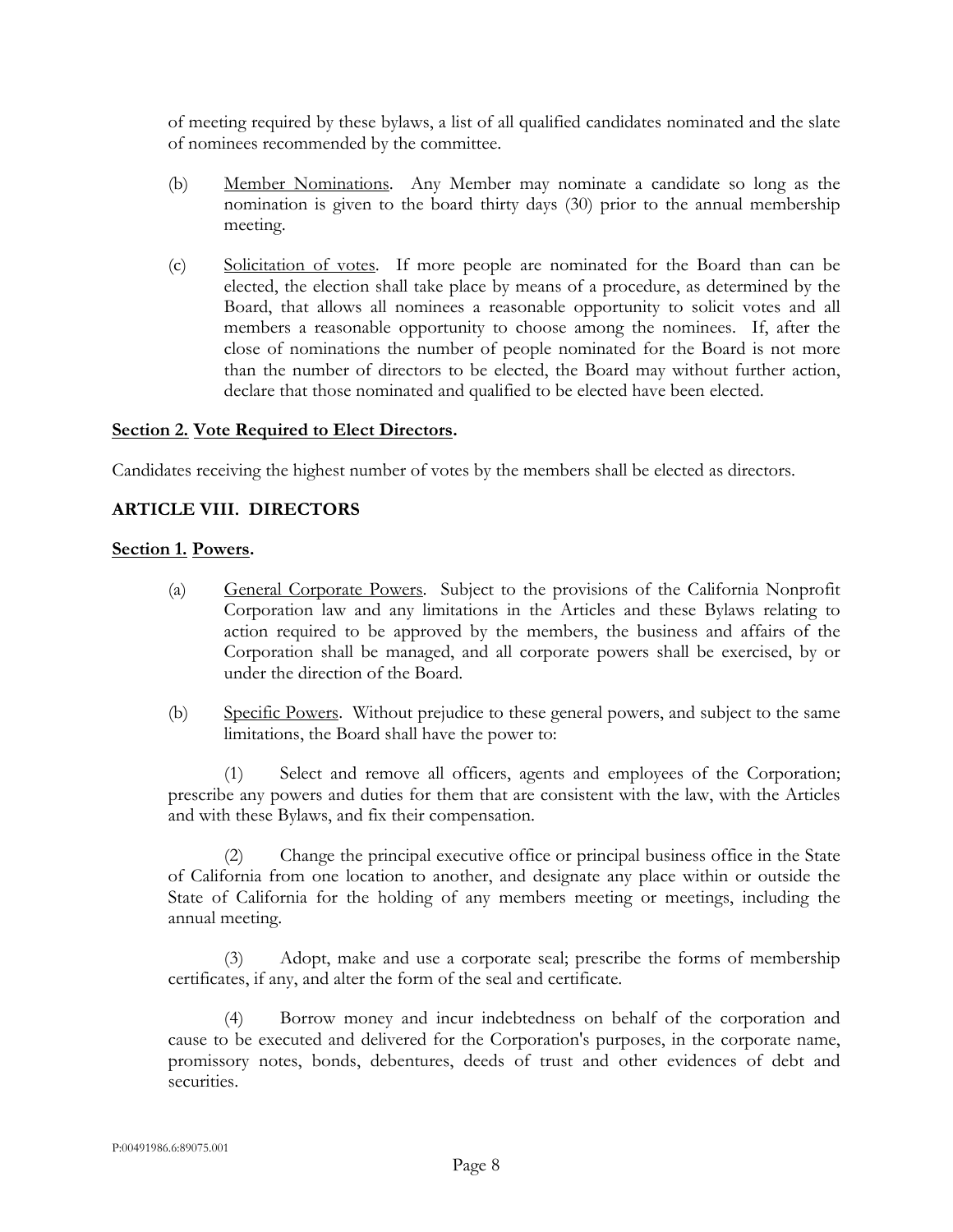# **Section 2. Number and Qualification of Directors.**

- (a) Number of Directors. The number of directors on the Board shall be between nine (9) and fifteen (15).
- (b) Director Qualifications. Directors must be members of the Corporation in good standing for at least one year and live or work in San Diego County unless the board grants an exception.

# **Section 3. Election, Appointment and Term of Office of Directors.**

(a) Elected Directors. Subject to Section 4(b) of ARTICLE VIII (vacancy), the directors shall be elected by the membership at large. Such election shall take place at the annual meeting of the members; or by election conducted by ballot in accordance with Section 8 of ARTICLE VI of these Bylaws; or at any special meeting of the members held for that purpose.

(1) Each director elected by the membership at large shall hold office for no more than two (2) consecutive two (2) year terms, or until his or her successor shall have been elected and qualified; provided, however, if an individual serves two (2) consecutive two (2) year terms, such individual can be re-elected as a director by the membership after one (1) year has elapsed since the expiration of such individual's second consecutive two (2) year term.

(2) Each director elected by the membership at large shall serve on the Board beginning on January 1 of the year immediately following the annual meeting of the members at which such director was duly elected, and ending on December 31 of the second year of their term.

(3) Each director appointed by the Board to fill a vacancy pursuant to Section 4(b) of ARTICLE VIII shall hold that position until the expiration of the term of the vacated director, until his or her successor is elected.

(b) Appointed vacancy. Each director appointed to fill a vacancy in accordance with Section 4(b) of ARTICLE VIII below shall hold office until the earlier to occur of (i) expiration of the term for which the vacated director was elected, or (ii) until his or her successor is elected.

# **Section 4. Vacancies.**

- (a) Events causing vacancies. A vacancy or vacancies in the Board shall be deemed to exist on the occurrence of the following:
	- (1) the death, or resignation for good cause, of any director;

(2) the removal of any director by majority vote of the Board for one or more of the following reasons: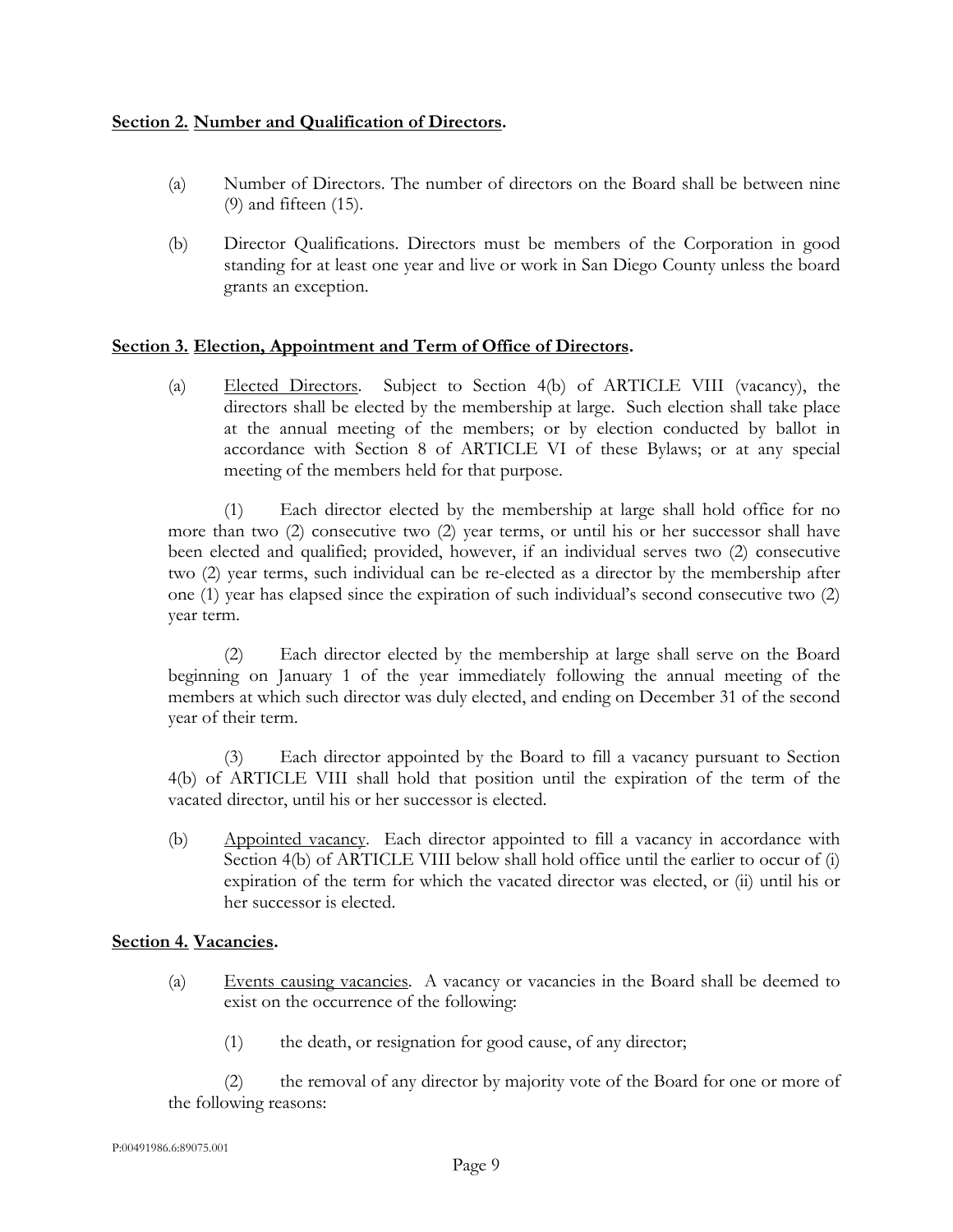- a) The director has been declared of unsound mind by a final order of a court of competent jurisdiction;
- b) The director has been convicted of a felony;
- c) On or after the date of adoption of these Bylaws, the director has missed three consecutive regularly scheduled Board meetings without cause; or
- d) The director has been found to have breached a duty owing to the Corporation under California Corporations Code section 5231 by final order or judgment of any court of competent jurisdiction.
- e) The Board may by a majority vote of the Directors who meet all of the required qualifications to be a Director, declare vacant the office of any Director who fails or ceases to meet any required qualification that was in effect at the beginning of that Director's current term of office.
- (3) The removal without cause by a vote of  $2/3$  of Directors then in office.
- (b) Vacancy filled by Appointment. Each vacancy of an elected or appointed member of the Board shall be filled by appointment given by majority vote of a quorum of the Board.
- (c) No vacancy on reduction on the number of directors. No reduction in the authorized number of directors shall have the effect of removing any director before that director's term of office expires.

# **Section 5. Place of Meetings: Meetings by Telephone.**

Any meeting of the Board, regular or special, may be held by conference telephone or similar communication equipment, so long as all directors participating in the meeting can hear one another, and all such directors shall be deemed to be present in person at such meeting.

#### **Section 6. Annual Meeting.**

Subsequent to each annual meeting of the members, the Board shall hold a regular meeting for the purpose of election of Board officers (except the President, who is elected by the Board at the midyear meeting) and the transaction of other business. Notice to the membership of this meeting shall not be required.

#### **Section 7. Other Regular Meetings.**

Other regular meetings of the Board shall be held at such time as shall from time to time be fixed by the Board. Such regular meetings may be held without notice to the members.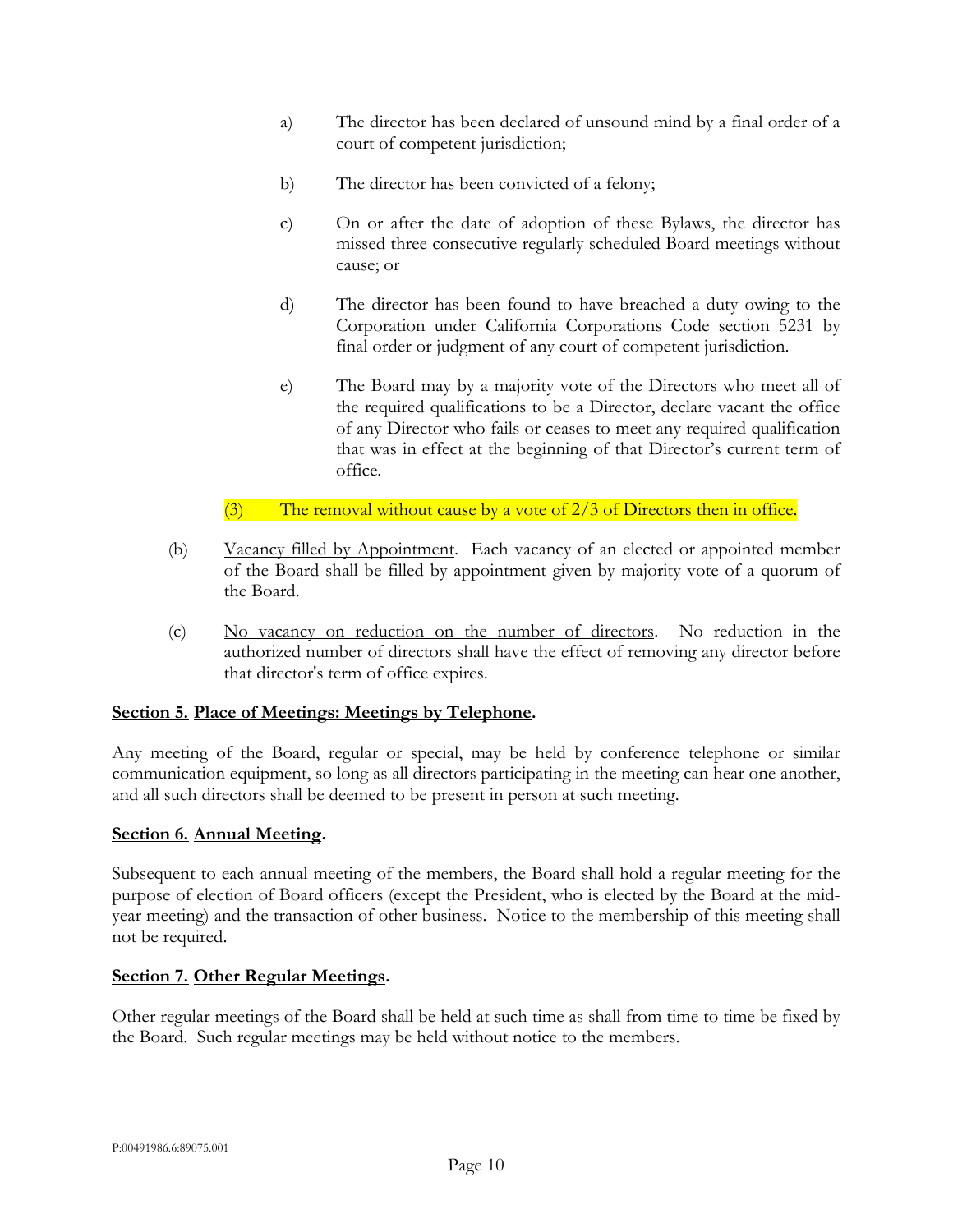# **Section 8. Special Meetings.**

- (a) Authority to call. Special meetings of the Board for any purpose may be called at any time by the President, a Vice President or any two directors.
- (b) Notice.

(1) Manner of giving notice. Notice of the time and place of special meetings shall be given to each director by one of the following methods: (i) written notice by first class mail, postage paid; (ii) facsimile; or (iii) electronic mail. All such notices shall be given or sent to the director's address, facsimile number or email address as shown on the records of the Corporation.

(2) Time requirements. Notices sent by first class mail shall be deposited into a United States mailbox at least five (5) days before the time set for the meetings. Notices by facsimile or email shall be given at least forty-eight (48) hours before the time set for the meeting.

(3) Notice requirements. The notice shall state the time and place for the meeting. However, it need not specify the purpose of the meeting, unless the meeting is intended to address one of the activities listed in Section 4(b) of ARTICLE VI above.

# **Section 9. Quorum and Voting.**

- (a) Quorum of the Board. A quorum of the Board for the transaction of business, except to adjourn as provided in the Section 11 of ARTICLE VIII, shall be a majority of the voting directors; provided, however, a director serving as President of the Corporation shall not be counted in establishing a quorum of the Board.
- (b) Voting. Except as otherwise provided herein, every director shall have one vote; provided, however, a director serving as President of the Corporation shall vote only as necessary to break a tie. The act or decision done or made by a majority of the voting directors present at a meeting duly held at which a quorum is present shall be regarded as the act of the Board, subject to the provisions of the California Nonprofit Corporation law, including, but to limited to, those provisions relating to (i) approval of contracts or transactions in which a director has a direct or indirect material financial interest; and (ii) indemnification of directors.

A meeting at which a quorum is initially present may continue to transact business, notwithstanding the withdrawal of directors, if any action taken is approved by at least a majority of the required quorum for that meeting.

#### **Section 10. Waiver of Notice.**

Notice of a meeting shall also be deemed given to any director who attends the meeting without protesting before or at its commencement about the lack of adequate notice.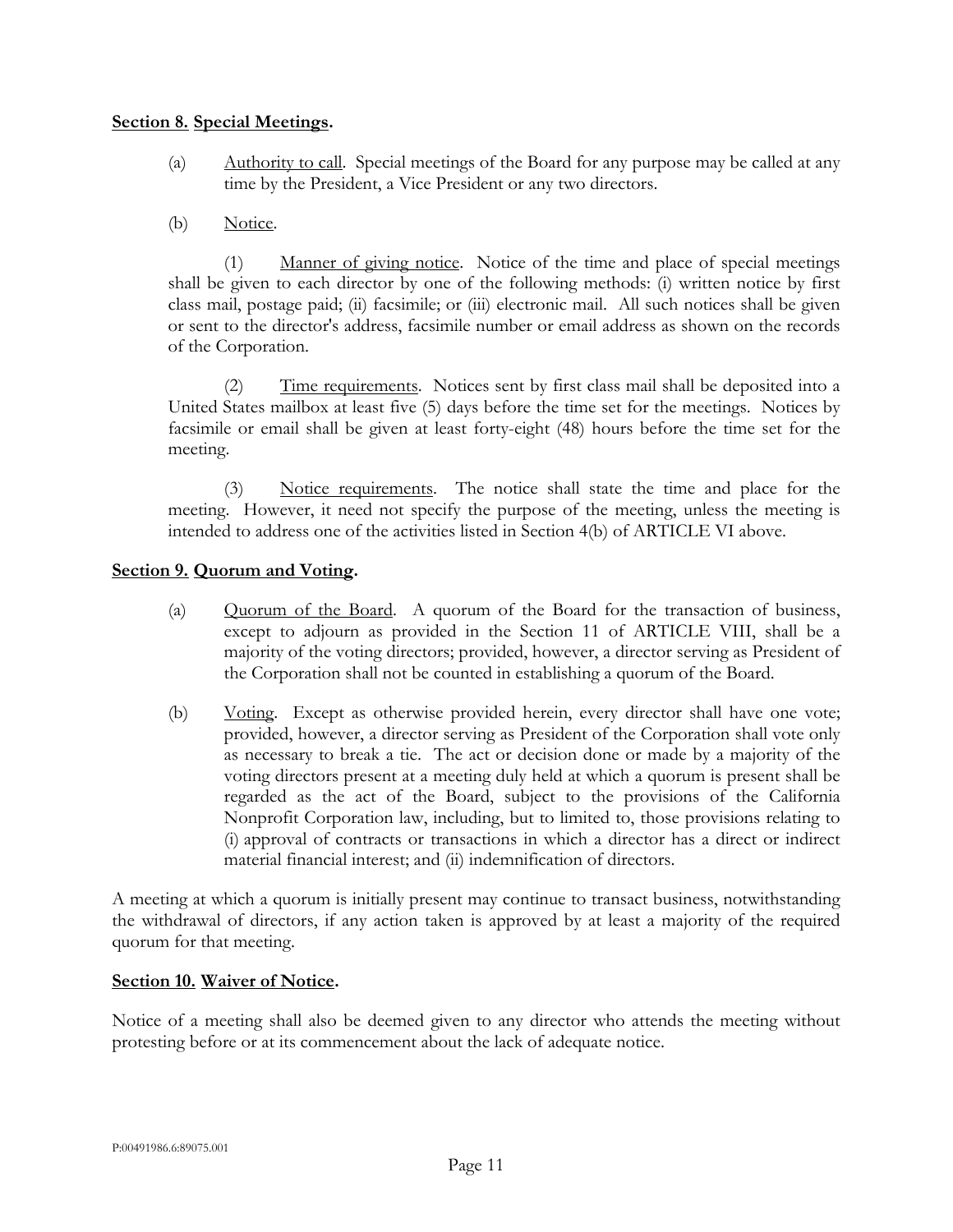# **Section 11. Notice of Adjournment.**

A majority of the directors present, whether or not constituting a quorum, may adjourn any meeting to another time and place. Notice of the time and place of holding an adjourned meeting need not be given, unless the meeting is adjourned for more than twenty-four (24) hours, in which case notice of the time and place shall be given before the time of the adjourned meeting to the directors who were not present at the time of adjournment.

# **Section 12. Action Without Meeting.**

Any action required or permitted to be taken by the Board may be taken without a meeting if all directors of the Board, individually or collectively, unanimously consent in writing or via electronic mail to that action. Such action by unanimous written consent will have the same force and effect as a unanimous vote of the Board. Such written consent or consents shall be filed with the minutes of the proceedings of the Board.

# **ARTICLE IX. OFFICERS**

# **Section 1. Officers.**

The officers of this Corporation shall be: President, Vice President, Vice President of Programs, Secretary, Treasurer, the General Counsel, and Past-President. Except for the General Counsel and Past-President, the officers shall be elected from the Board. Notwithstanding the foregoing, the Board may establish such other officers and offices as the Board determines from time to time.

#### **Section 2. Election and Appointment of Officers.**

- (a) Election of Officers. Except for the President, General Counsel, and Past-President, Officers shall be elected annually by the Board. The President Elect shall be elected at the mid-year Board Meeting and shall serve as President during the next two fiscal years beginning January 1 of the first year and ending December 31 of the second year. An individual may serve as President for no more than two (2) consecutive two (2) year terms, or until his or her successor shall have been elected. All other officers shall be elected each year at the first Board Meeting following the election held at the annual meeting. New offices created by the Board may be filled at any meeting of the Board. Each officer shall hold office until such officer's successor shall have been duly elected and qualified.
- (b) Appointment of General Counsel. The position of legal counsel to the Corporation (the "**General Counsel**") shall be an officer recommended to the Board by the President and appointed by a majority vote of a quorum of the Board. The General Counsel will hold office for two (2) years and may be re-appointed for successive terms without limit. The General Counsel will be permitted to attend all regular and special meetings of the Board and Members.
- (c) Appointment of Past-President. The appointment of Past-President (the "**Past-President**") shall be vested on the Corporation's immediate past President. The Past-President will hold office until the acting President concludes his or her term as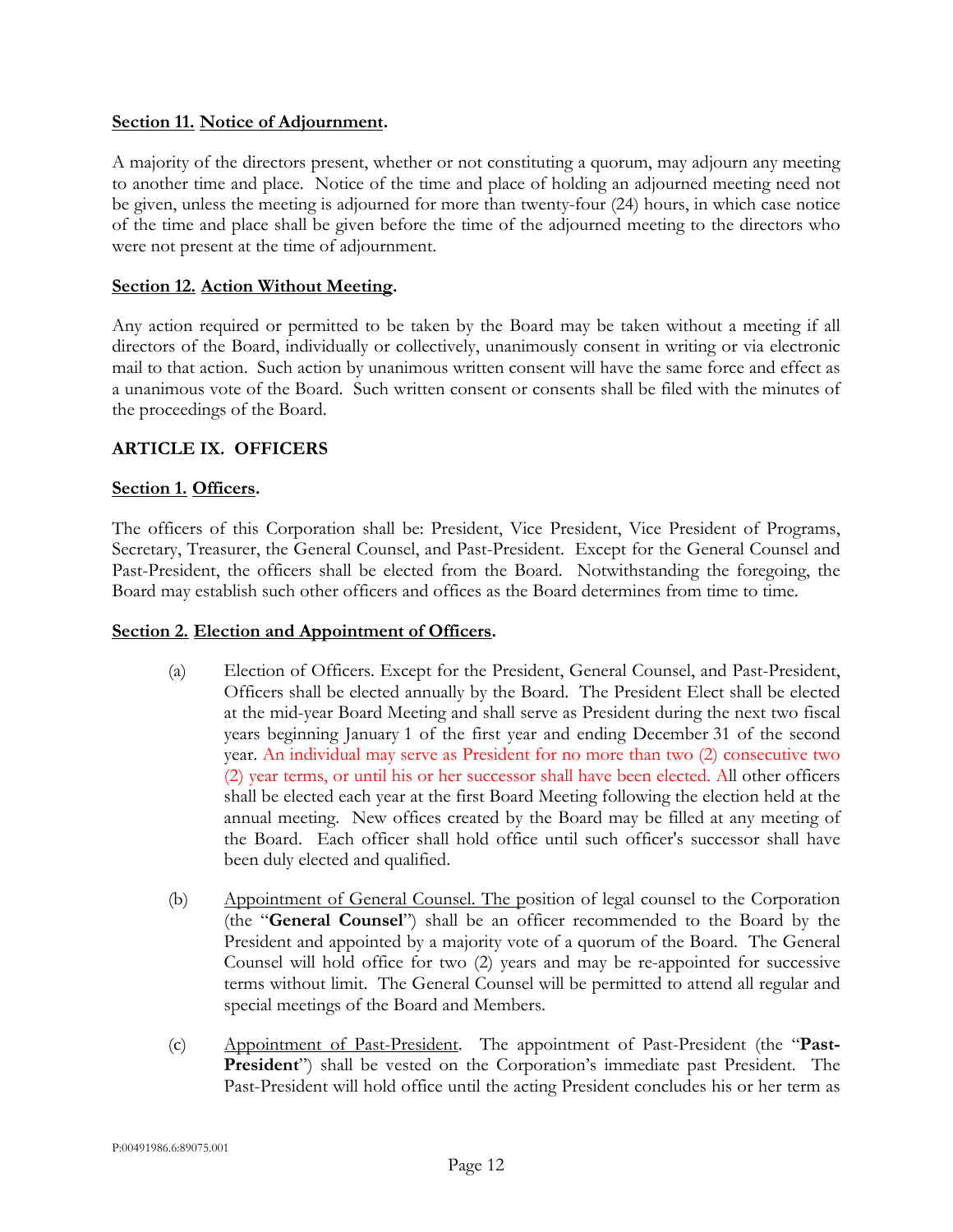President. The Past-President is not a director within the meaning of California Corporation Code Section 5047 and may not vote at Board or member meetings.

# **Section 3. Removal of Officers.**

Any officer elected by the Board may be removed by a two-thirds (2/3) vote of the Board whenever, in the Board's judgment, the best interest of the Corporation would be served.

#### **Section 4. Vacancies in Offices.**

A vacancy in any office, because of death, resignation, removal, disqualification as a member or otherwise, may be filled by the Board for the unexpired portion of the term.

# **Section 5. Responsibilities of Officers.**

- (a) President. The President shall be the principal executive officer of the Corporation, and shall in general, supervise and control all of the business and affairs of the Corporation. The President shall preside at all meetings of the members and the Board; may sign, with the secretary or any other proper officer of the Corporation authorized by the Board, any deeds, mortgages, bonds, contracts or other instruments that the Board has authorized to be executed, except in cases where the signing and execution thereof shall be expressly delegated by the Board or by these Bylaws or by statute to some other officer or agent of the Corporation; and in general, shall perform all duties incident to the office of President and such other duties as may be prescribed by the Board from time to time.
- (b) Vice President. In the absence of the President, or in the event of the President's inability or refusal to act, the Vice President shall perform the duties of the President and, when so acting shall have all of the powers of and be subject to all the restrictions upon the President. The Vice-President will oversee functions relative to the following areas: Board Governance, Board Development, National and Legal Compliance.
- (c) Vice President of Programs. In the absence of the President and the Vice President, or in the event of their inability or refusal to act, the Vice President of Programs shall perform the duties of the President and, when so acting shall have all of the powers of and be subject to all the restrictions upon the President. The Vice-President of Programs will oversee functions relative to the following programs: Hermanitas, Scholarships, Health Fair, Platicas, and Special Events.
- (d) Secretary. The secretary shall keep the minutes of the meetings of the members and the Board; see that all notices are duly given in accordance with the provisions of these Bylaws or as required by law; be custodian of the Corporation's records; keep a register of the mailing address of each member; and in general, perform all duties incident to the office of secretary and such other duties as may be prescribed by the Board from time to time.
- (e) Treasurer. If required by the Board, the Treasurer shall give a bond for the faithful discharge of duties in such sum and with such surety or sureties as the Board shall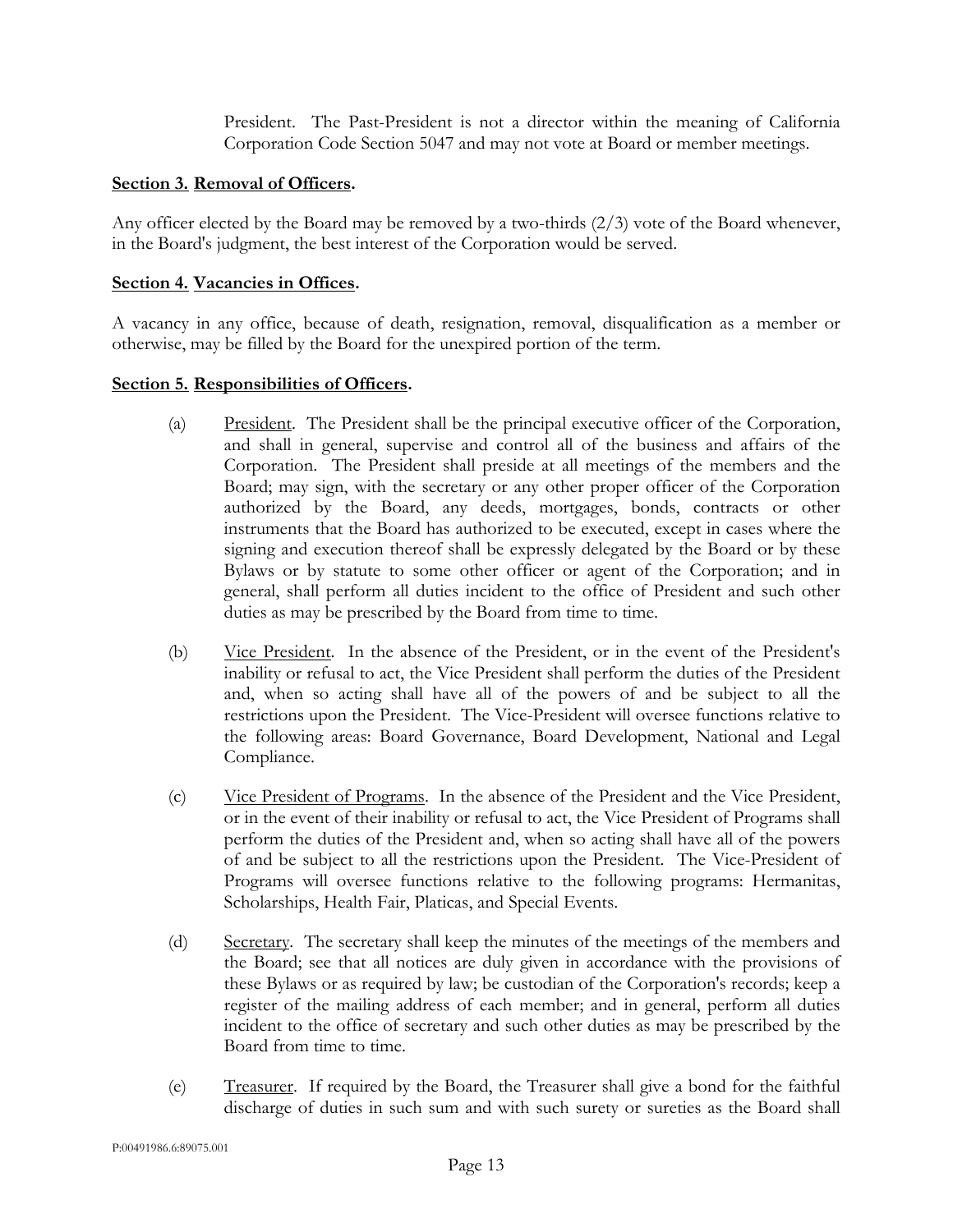determine. Any bond shall be paid for by the Corporation. The Treasurer shall have charge and custody of and be responsible for all funds and securities of the Corporation; receive and give receipts for moneys due and payable to the Corporation from any source whatsoever; deposit all such money in the name of the Corporation in such banks, trust companies or other depositories as shall be selected by the Board; and, in general, perform all the duties incident to the office of Treasurer and such other duties as may be assigned by the President or by the Board from time to time.

- (f) General Counsel. The General Counsel shall be entitled to attend all regular and special meetings of the Board and the members. Upon the request of the President, the General Counsel may attend the Advisory Board meetings. The General Counsel will provide general legal advice for the purpose of keeping the Corporation compliant with all state and federal laws, as well as any laws applying to non-profit corporations. The General Counsel may not vote at Board or member meetings.
- (g) Past-President. The Past-President will be entitled to attend all regular and special meetings of the Board and the members. Upon the request of the President, the Past-President may attend the Advisory Board (as defined in Article XII) meetings. The Past-President will serve as a source of counsel and information regarding the Company's historical activities. The Past-President may not vote at Board or member meetings.

# **ARTICLE X. EXECUTIVE DIRECTOR**

The Board shall appoint an Executive Director of this Corporation who shall be a paid employee and who shall not be an officer or director of this Corporation. The Executive Director shall, subject to the Board and to the supervision and direction of the President, be the general manager of the Corporation and shall have control over and be responsible for the day-to-day operation of the Corporation. The Executive Director shall be directly responsible to the Board for executing the duties and responsibilities of the position in a manner that promotes the Corporation's policies, goals and objectives as established by the Board. The Executive Director shall be entitled to attend and receive notice of all meeting of the board but shall not hold a position as a member of the board.

# **ARTICLE XI. COMMITTEES**

# **Section 1. Standing Committees.**

The Corporation may have standing committees established by the Board from time to time, which may include but are not limited to, a budget committee, funds development committee, and a membership committee.

# **Section 2. Committee Chairs; Responsibilities.**

The members of each committee will have the right to propose to the Board candidates for the position of committee chair. Except for the nominations committee, subject to approval by the Board, the President shall select the chair of each committee from among the candidates proposed by the applicable committee. Committee chairs must be members of the Corporation but need not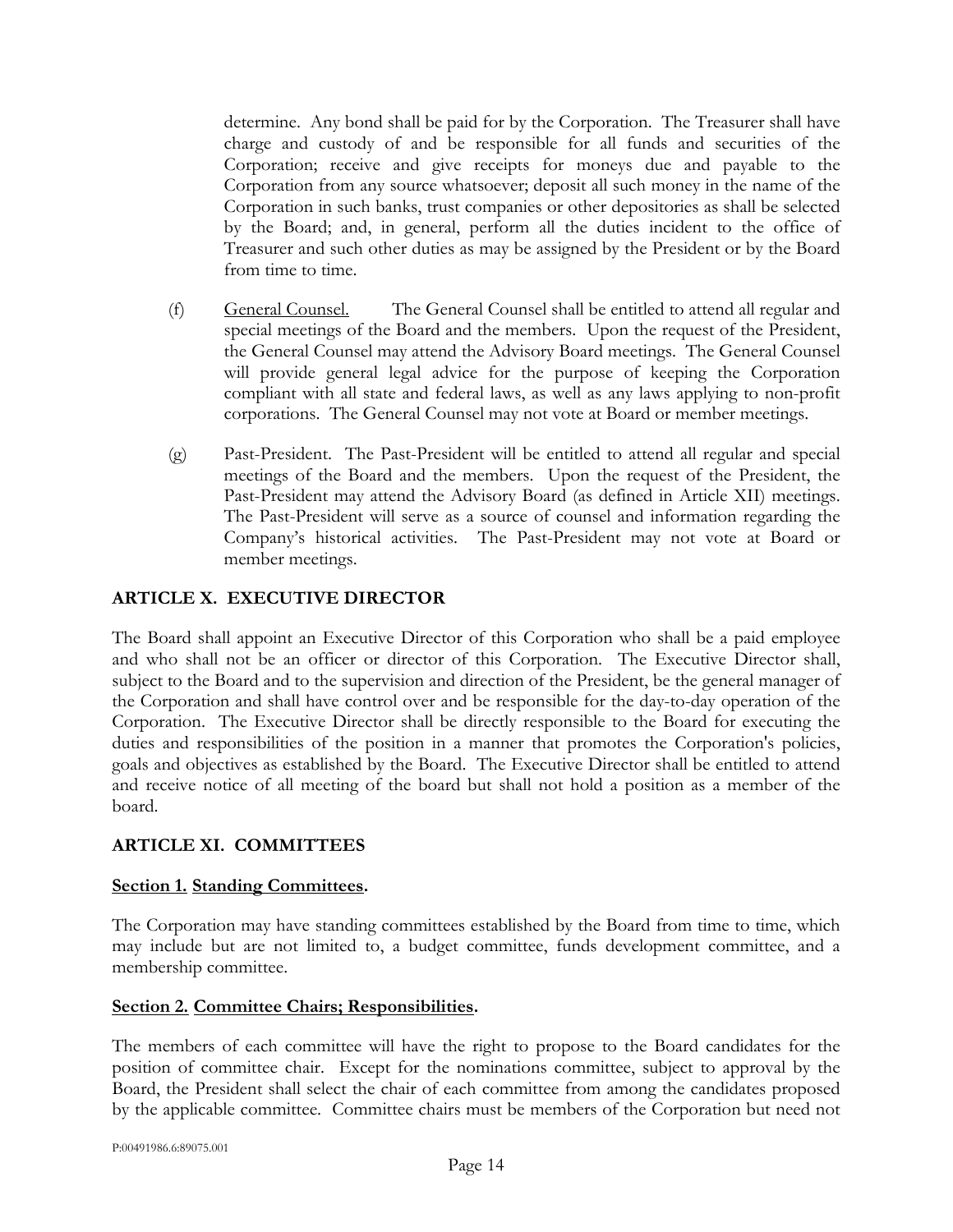be members of the Board. The committee chair will serve for a one year term. The committee chair may be removed, with or without cause, by the majority vote of the members of the applicable committee. The committee chair shall be responsible for notifying committee members of the meetings; presiding over meetings of the committee; reporting to the President and the Board on matters acted upon or considered by the committee; and any other responsibilities incident to the purpose and function of the committee. The budget committee chair shall submit to the Treasurer a proposed committee budget on or before December 1st of each year.

# **ARTICLE XII. GENERAL PROVISIONS**

# **Section 1. Advisory Board.**

- (a) The President may create an Advisory Board consisting of persons who are not directors, to serve at the pleasure of the President.
- (b) The Advisory Board shall have none of the powers referenced in ARTICLE VIII, Section 1, but shall serve in an advisory capacity only to provide advice and counsel, upon request to the President.

# **Section 2. Hermanitas Representative**

- (a) The President may select a Hermanitas Representative.
- (b) The Hermanitas Representative shall have none of the powers referenced in ARTICLE VIII, Section 1, but shall serve in an advisory capacity only to provide advice and counsel, upon request to the President.

# **ARTICLE XIII. ANNUAL STATEMENT**

#### **Section 1. Annual Statement of Certain Transactions and Indemnifications.**

Pursuant to Section 6322 of the California Nonprofit Corporation Law, the Board of the Corporation shall cause an annual statement of certain transactions and indemnifications to be sent to its members not later than one hundred twenty (120) days after the close of the fiscal year of the Corporation. If the Corporation issues an annual report to all members, this requirement shall be satisfied by including the required information, as set forth below, in the annual report. The annual statement of certain transactions and indemnification shall describe:

- (a) The amount and circumstances of any indemnifications or advances aggregating more than Ten Thousand Dollars (\$10,000) paid during the fiscal year of the Corporation to any officer or director of the Corporation; provided, that no such report need be made in the case of indemnification approved by the members; and
- (b) any "Covered Transaction" (defined below) during the previous fiscal year of the Corporation involving:
	- (1) more than Fifty Thousand Dollars (\$50,000), or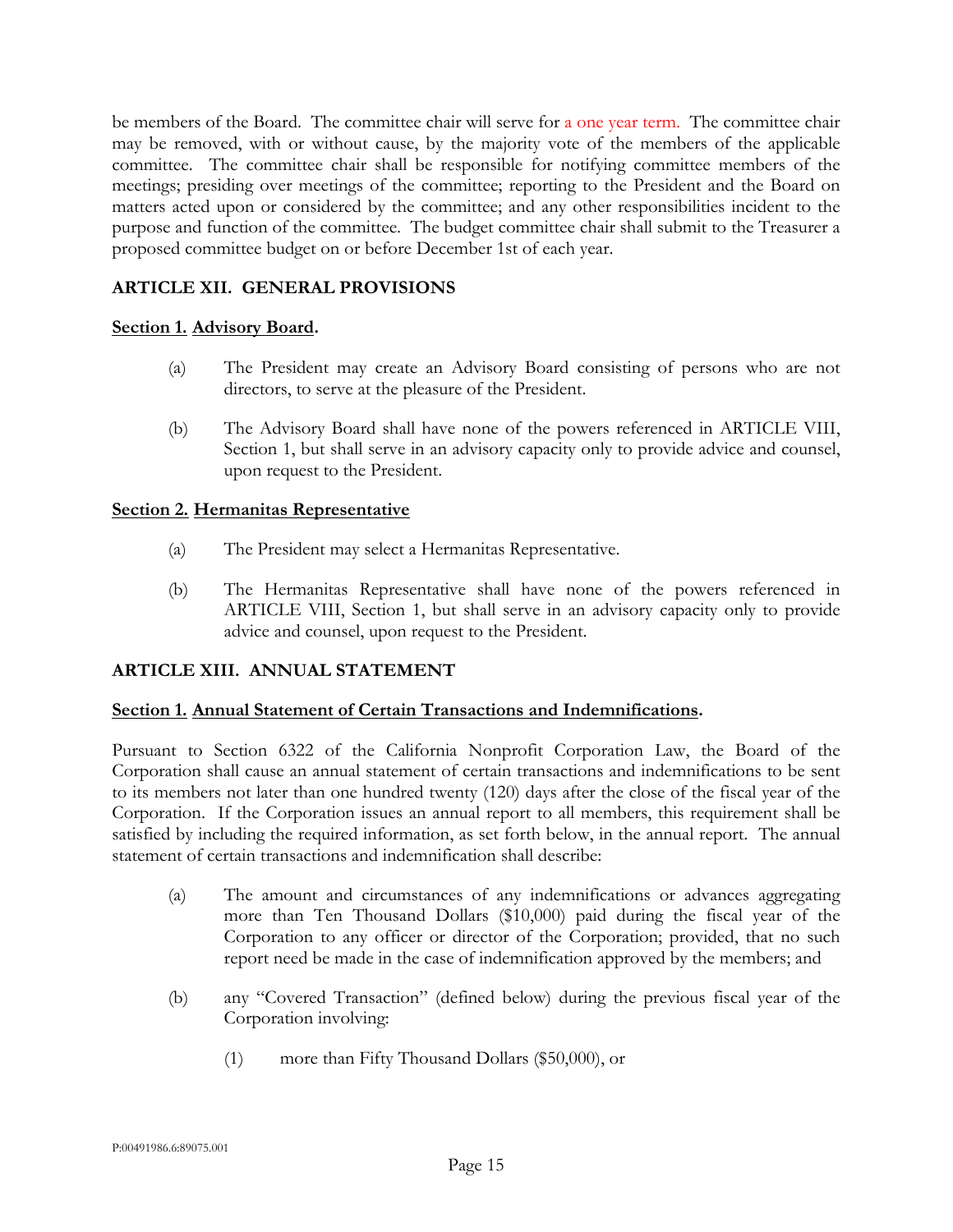(2) which was one of a number of "Covered Transactions" in which the same "Interested Person" (defined below) had a direct or indirect material financial interest, and which transactions in the aggregate involved more than Fifty Thousand Dollars (\$50,000).

The statement shall describe the names of any "Interested Persons" involved in such covered transactions, including such "Interested Person's" interest in the transaction, relationship to the Corporation, and where practicable, the amount of such interest; provided that, in the case of a transaction with a partnership of which the "Interested Person" is a partner, only the interest of the partnership need be stated.

- (c) For the purposes of this section, a "**Covered Transaction**" is a transaction in which the Corporation, or its parent or subsidiary, was a party and in which either of the following has a direct or indirect material financial interest:
	- (1) any director or officer of the Corporation, or of its parent or subsidiary;
	- (2) any holder of more than ten percent (10%) of the voting power of the Corporation, or of its parent or subsidiary.
- (d) For the purposes of this section, any person described in Section  $1(c)(1)$  or Section 1(c)(2) above is an "**Interested Person**."

# **Section 2. Execution of Contracts.**

The Board may authorize any officer or agent to enter into any contract or execute any instrument in the name and on behalf of the Corporation and may determine the manner of such execution. Such authority may be general or limited and, unless so authorized by the Board, no officer, agent or employee shall have the power or authority to bind the Corporation by any contract or engagement, to pledge its credit or to render it liable for any purpose or in any amount; provided, however, that any contract or instrument between the Corporation and any third person, when signed by the President, or any Vice-President, and the Secretary or the Treasurer of the Corporation, shall be valid and binding upon the Corporation in the absence of actual knowledge on the part of said third person that the signing officers has no authority to execute the same.

# **Section 3. Nonliability of Officers and Directors, Indemnification and Indemnification for Litigation.**

- (a) There shall be no personal liability to a third person on the part of any officer or director caused by the officer's or director's negligent act or omission in the performance of that person's duties as officer or director, if all of the following conditions are met:
	- (1) the act or omission was within the scope of the officer's or director's duties;
	- (2) the act or omission was performed in good faith;
	- (3) the act or omission was not reckless, wanton, intentional or grossly negligent;

and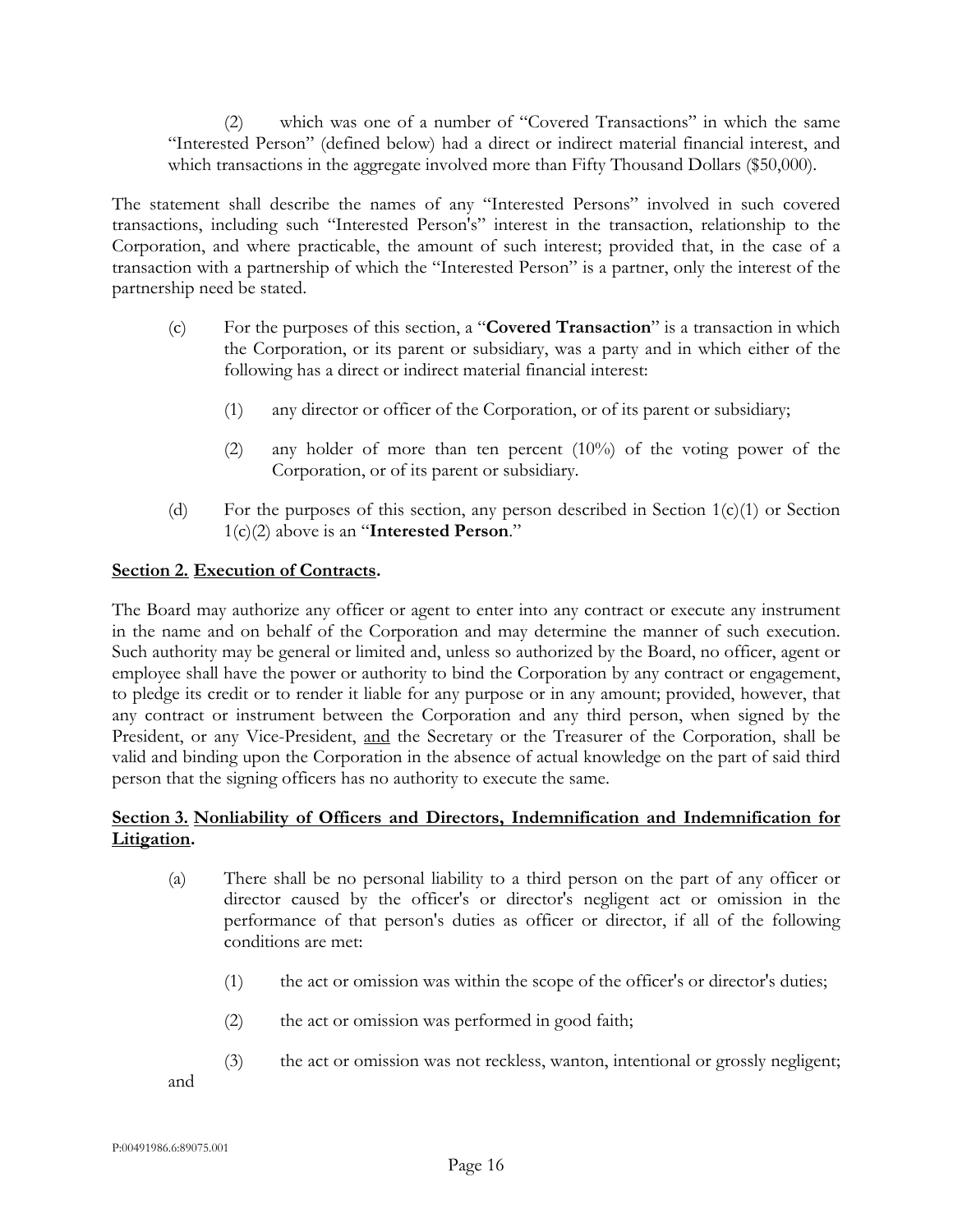(4) the Corporation has complied with Section 3(b) below. This limitation on the personal liability of an officer or director does not limit the liability of the Corporation for any damages caused by acts of omissions of an officer or director as provided in General Corporate Law.

- (b) In order to obtain the full benefit of the limitation of liability set forth in Section 3(a) above, the Corporation shall make reasonable efforts, in good faith, to obtain liability insurance in the form of a general liability policy for the Corporation.
- (c) The offices and directors of this Corporation are and will be indemnified to the maximum extent permissible under California law.
- (d) The Corporation shall have, and hereby agrees to exercise the power to indemnify any person who was or is a party or is threatened to be named a party to any proceeding by reason of the fact that such person is or was an officer, director or other agent of the Corporation, to the full extent allowed under the provisions of Section 5238 of the California Nonprofit Corporation Law relating to the power of a corporation to indemnify any such person. The amount of indemnity shall be so much as the Board determines and finds to be reasonable or, if required by said Section 5238, the amount of such indemnity shall be so much as the court determines and finds to be reasonable.

# **Section 4. Financial Reports and Audits.**

- (a) Auditors. On an annual basis the Board may appoint and retain an accountant or accounting firm to act as the auditor of the Corporation. The auditors shall be employed to report, at least annually, on the financial statements of the Corporation, including:
	- (1) a statement of assets, liabilities and fund balances;

(2) a statement of revenues (income), expenses, distributions and changes in fund balances;

(3) a statement of changes in financial position; and

(4) a schedule of projects and/or organizations to or for which funds were used or distributed.

The auditors shall prepare such other reports or information as may be ordered from time to time by the Board. The auditors shall also prepare tax returns and file such financial data as may be necessary for other returns or reports required by the state or federal government to be filed by the Corporation.

#### **ARTICLE XIV. FISCAL YEAR**

The fiscal year for the Corporation will be the calendar year.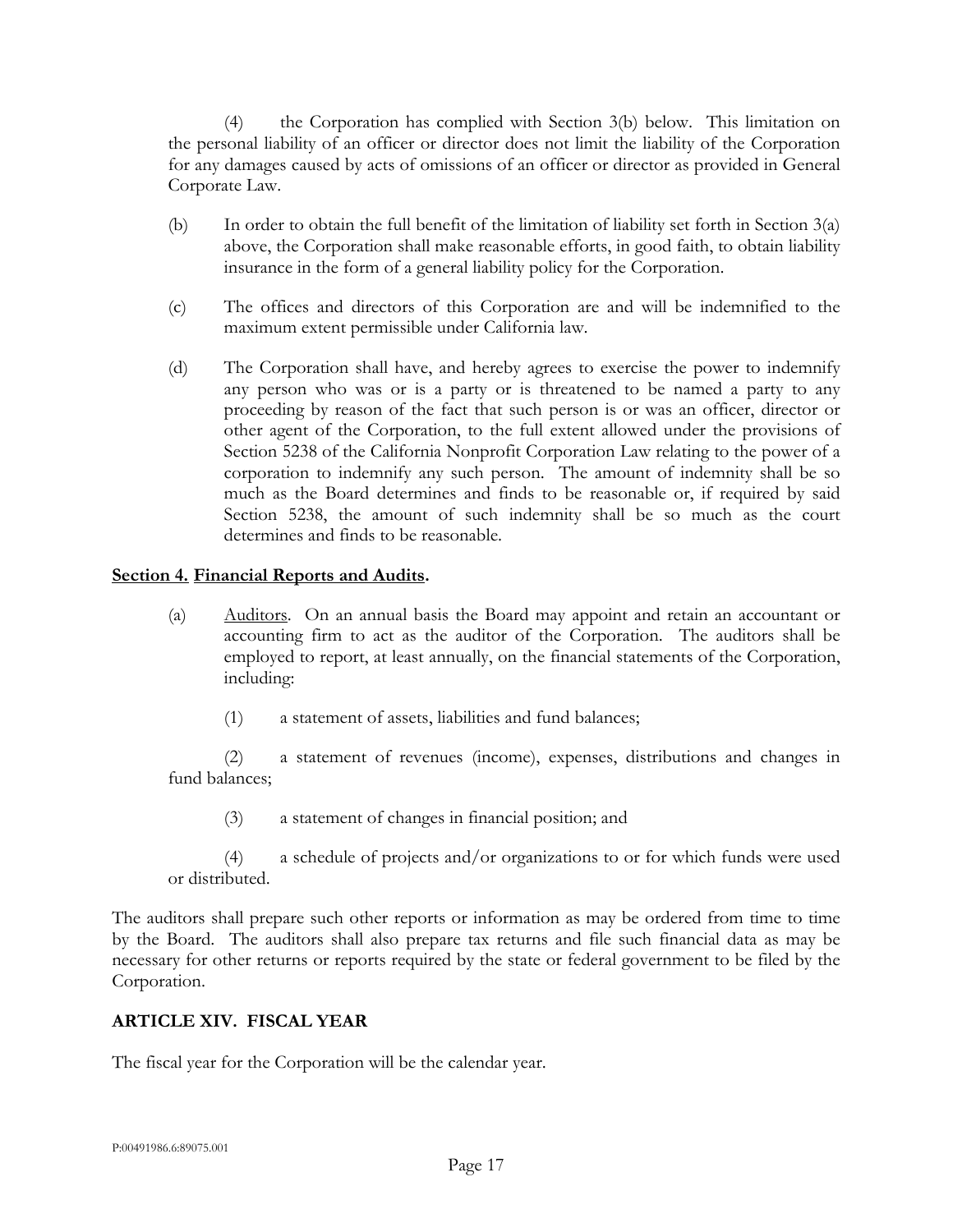# **ARTICLE XV. DISSOLUTION**

# **Section 1. Method.**

The Corporation may be voluntarily dissolved only upon the approval, by mail ballot, of not less than two-thirds  $(2/3)$  of the members in good standing.

# **Section 2. Financial Responsibility.**

Upon voluntary dissolution of the Corporation, the Board shall, after paying or making provision for the payment of all liabilities of the Corporation, dispose of all the assets in a manner keeping with the purposes of the Corporation and consistent with the requirements applicable to organizations exempt from taxation under Section 501(c)(3) of the Internal Revenue Code of 1986, or any successor provision of federal tax law, and any other applicable state or federal law.

# **ARTICLE XVI. RATIFICATION AND AMENDMENTS**

#### **Section 1. Amendments.**

- (a) Board Approval of Bylaws. Subject to the limitation in Section (b) below, these Bylaws may be amended (1) by the Board at any duly noticed regular or special meeting of the Board, provided that the proposed amendment to these Bylaws is mailed to all directors at least five (5) days in advance of said meeting; or (2) by the Board without notice if consent in writing of all of the directors is obtained.
- (b) Membership Approval of Bylaws. Without the approval of the members, the board may not adopt, amend, or repeal any bylaw change that would:
	- (1) Materially and adversely affect the rights of members as to voting or transfer;
	- (2) Change the number of directors or increase or extend the terms of directors;

(3) Allow any director to hold office by designation or selection rather than by election by the members;

- (4) Increase the quorum for members' meetings;
- (5) Repeal, restrict, create, expand, or otherwise change proxy rights; or
- (6) Authorize cumulative voting.

**Section 2. Ratification and Approval.** All amendments to the bylaws should be approved by the board. If Membership approval is also required subject to Section 2. (b) above, the bylaws should be submitted to the membership for final approval and ratification.